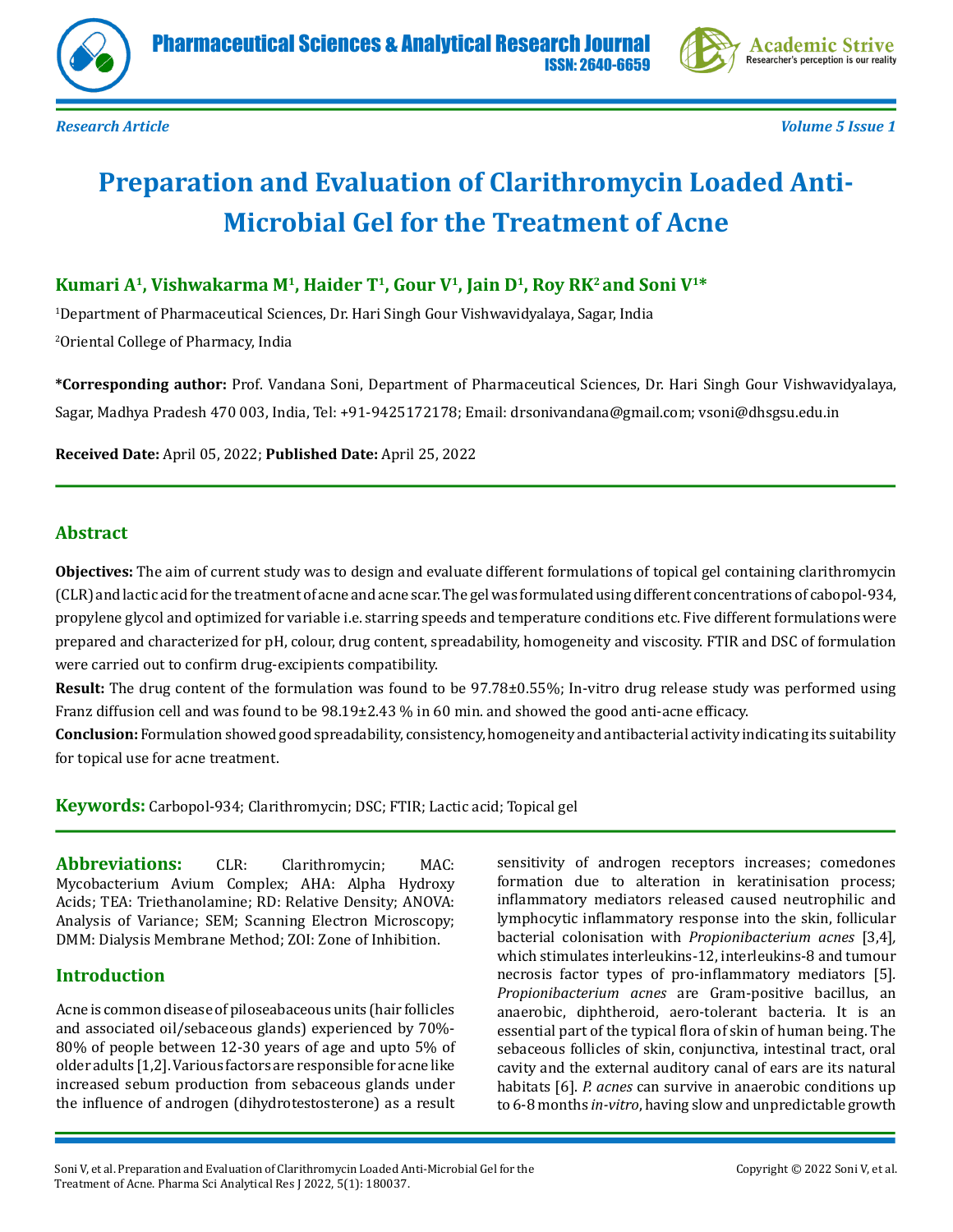in aerobic environment [7]. Seborrhoea (excess grease), non-inflammatory open comedones (blackheads), closed comedones (whiteheads), inflammatory lesions (papules, pustules, cysts and nodules) are the clinical characteristics of acne which affect face, neck, upper chest, shoulders and back due to presence of highest piloseabaceous units in these areas [8,9].

Both oral and topical routes of drug delivery are effective for the management of acne but oral route is preferred in severe condition of acne with adjuvant topical therapy [10]. On the other hand, in the mild or moderate conditions of acne topical therapy is considerable. Topical agents such as benzoyl peroxide, retinoids, salicylic acid, azelaic acid and antibiotics alone or in combination are used for effective management and treatment of acne [11].

CLR (6-O-Methylerythromycin) is a macrolide broad spectrum antibiotic kills or inhibits the growth of microorganisms by binding with 50s subunit of ribosomes and inhibit protein synthesis, it is used to treat soft tissue, skin and respiratory tract infection [12]. It is *in vitro* effective against variety of anaerobic/aerobic, Gram-positive/ Gram-negative microorganisms and microorganisms of the *Mycobacterium avium* complex (MAC) i.e. *Pasteurella multocida, Staphylococcus aureus*, *Streptococcus Pyogenes, Streptococcus* pneumoniae, *Haemophilus Haemophilus parainfluenzae*, *Mycoplasma pneumonia, Moraxella catarrhalis*, *Chlamydia pneumoniae*, *Mycobacterium Intracellulare, Mycobacterium Avium*, *Bordetella pertussis*, *Clostridium perfringens, Legionella pneumophila* and *Propionibacterium acnes* [13].

Lactic acid  $(C_3H_6O_3)$  is a member of alpha hydroxy acids (AHA) used in various types of skin diseases such as ichthyosis, xerosis, seborrheic keratosis, warts and actinic keratosis and also used in chemical peeling for treatment of mottled pigmentation of photodamaged skin, roughness and wrinkling [14,15]. Due to its antioxidant property lactic acid used in repigmentation of vitiligo [16], and act as an antibacterial agent in topical formulations [17]. On the topical application, it enhances the secretion of vascular endothelial growth factor by human reconstructed epidermis which is multifunctional angiogenic cytokine involved in angiogenesis and wound healing [18]. In present research a topical gel formulation was prepared which contain CLR as antibacterial agent and lactic acid as peeling agent for the treatment of acne.

# **Materials and Methods**

# **Materials**

CLR was received as a gift sample from Aurobindo Pharma Ltd, Hyderabad. Carbopol 934, Sodium alginate and Lactic

acid were purchased from S.D. fine chemicals Pvt India. Triethanolaminen, Methyl paraben and Propyl paraben were purchased from Sigma Aldrich, Pune, India. *P. acne* (MTCC 1951) was purchased from MTCC Chandigarh, India. Ethanol, glutaraldehyde and other chemicals were used of analytical grade.

# **Method of Preparation of Gel**

CLR-gel was prepared by dispersion method which involves the rapid diffusion of drug across the polymer.  $2\%$  w/v carbopol 934 (used as gelling agent) was dispersed in a calculated amount of distilled water with continuous stirring at 800 rpm for 12 h to complete hydration. CLR was dissolved in methanol and added to the dispersion. Then 10% Lactic acid (anti-scar agent), 0.03% Methyl paraben and 0.03% Propyl paraben (preservatives), 3% Propylene glycol (humectants) were added to above preparation and neutralized by triethanolamine (TEA) [19]. Composition of different CLR-gels is presented in Table 1.

| S. No. | Ingredients      | $F_{1}$ | $F_{2}$ | $F_{3}$ | $F_{4}$ | F <sub>5</sub> |
|--------|------------------|---------|---------|---------|---------|----------------|
| 1      | <b>CLR</b>       | 1       | 1       | 1       | 1       |                |
| 2      | Propylene Glycol | 2       | 3       | 4       | 3       | 3              |
| 3      | Carbopol 934     | 1       | 1       | 1       | 2       | 3              |
| 4      | Lactic acid      | 10      | 10      | 10      | 10      | 10             |
| 5      | Methyl paraben   | 0       | 0       | 0       | 0       |                |
| 6      | Propyl paraben   | 0       | 0       | 0       | 0       |                |
| 7      | Triethanolamine  | 0.5     | 0.5     | 0.5     | 0.5     | 0.5            |
| 8      | Distilled Water  | q.s.    | q.s.    | q.s.    | q.s.    | q.s.           |

**Table 1:** Formulation of CLR gels using different gelling agents (quantity in %).

q.s. = Quantity sufficient

#### **Physiochemical Characterization of CLR Loaded Gel**

**Transparency, Homogeneity, Smoothness and Relative Density:** Transparency and homogeneity of the gel was evaluated by visual inspection. 5 ml of gel was taken in test tube and observed for appearance and presence of any aggregates or lumps. Smoothness of gel was observed by rubbing the gel between figures and relative density was determined using relative density (RD) bottle, by comparing the weight in grams of gel formulation (1 ml) with equivalent weights of distilled water [19].

**Rheology:** The viscosity of CLR-gel formulations was determined at 25±1°C using Brookfield digital viscometer (Model No. DV-E). The gel was rotated at 20 and 30 rpm with spindle no. S-64. At each speed, the corresponding dial readings were noted and corresponding viscosity was calculated [19].

**pH:** 1 g of CLR-gel was dissolved in 100 mL freshly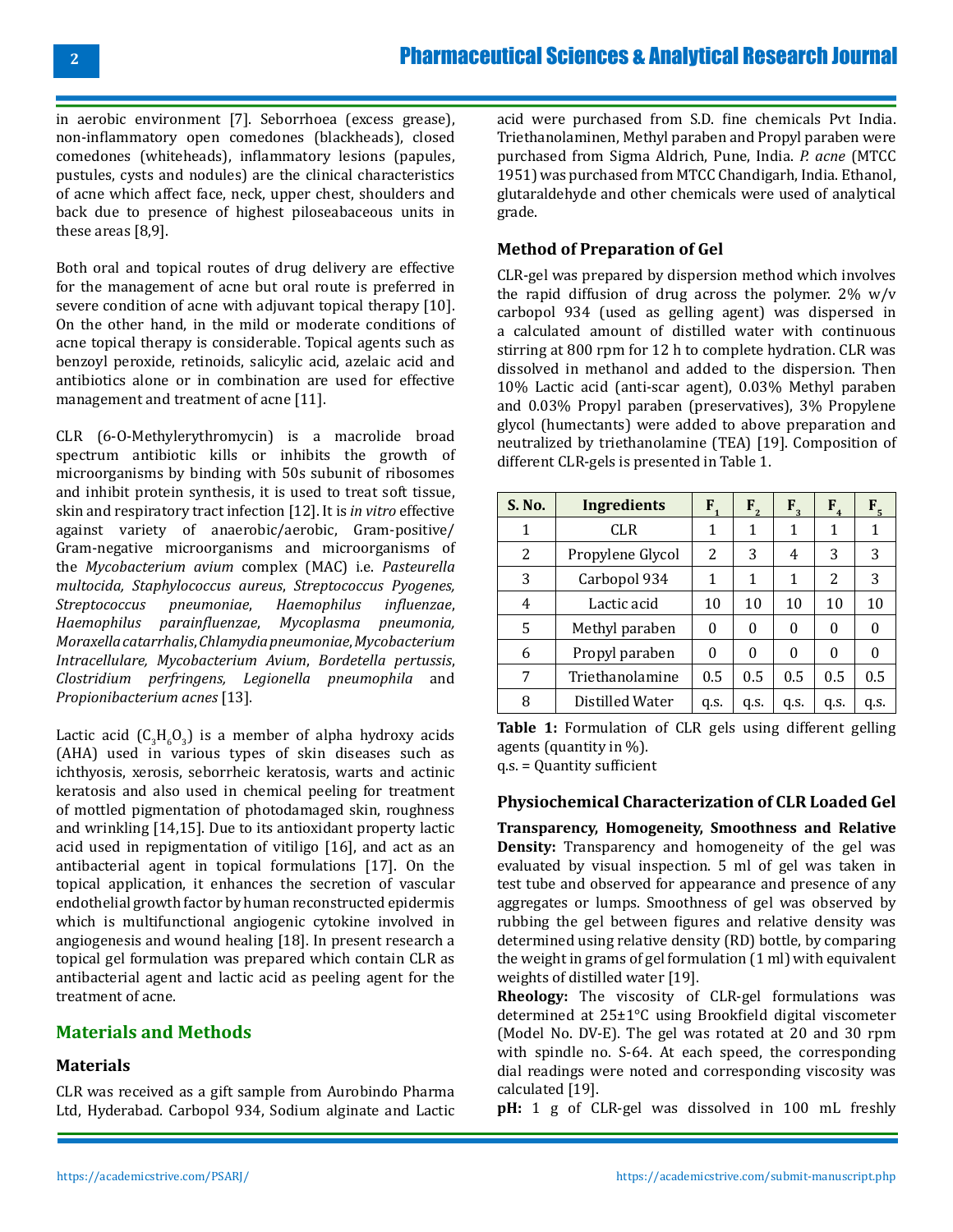prepared distilled water and stored for two hours. pH of aqueous dispersion was determined using digital pH meter. Standardized with standard buffer pH 4.0 & 7.0 [20].

**Spreadability:** Parallel plate method was used for spreadability test. Briefly 500 mg formulated gel was placed in a circle of 1 cm diameter on glass plate, covered by another glass plate for 5 min with 500 gm weight. Change in the diameter of gel due to spreading of formulation was noted down [21]. Spreadability (S) was calculated using equation (i):

$$
S = \frac{M.L}{t}
$$
 Equation (i)

Where;  $M$  = weight (g) tied to the upper glass slide,  $L$  = length  $(cm)$  moved on the glass slide,  $t = time$  (sec)

**Drug Content:** 500 mg of CLR-gel was weighed and dissolved in 100 ml methanol in conical flask and stirrer for 2 h on mechanical stirrer to completely dissolve CLR. The resulting solution was filtered through Whatman filter paper and analyzed at 226 nm using an UV spectrophotometer [22].

**In-vitro Drug Release Study:** Weight CLR-gel containing 100 mg CLR and plain CLR drug were placed in a dialysis bag (dialysis membrane-50, HiMedia, Mumbai). Both the ends of dialysis membrane were subsequently sealed and introduced into 15 ml of receptor medium (PBS buffer pH 5.5) separately. Maintained 25±1°C temperature and stirring speed 200 rpm by using magnetic stirrer throughout the study, then 2 ml samples were withdrawn from receptor medium at predetermined time interval and analysed for CLR in plain drug compartment and formulation containing compartment using UV spectroscopy method at 226 nm. All experiments were conducted in triplicate [23].

#### **Characterization of Optimized Gel**

**Stability Study:** The optimized CLR-gel formulation was subjected to accelerated stability studies. CLR-gel was placed in glass vials and subjected to different environmental conditions i.e. 4±2°C and 25±2°C/60±5% RH for 3 months. The samples were evaluated for appearance, clarity, pH and residual drug content after periodic interval of one month [24].

#### **Ex-vivo Studies**

**Anti-bacterial Study:** The antibacterial activity of drugs and drug formulations were determined by agar well diffusion method using *P. acne* as test organism. 100 µl 1% drug solution and prepared CLR-gel were introduced in the well of each plate. The plates of *P. acne* were incubated anaerobically at 37°C for 24 h. The antibacterial activity was evaluated by measuring the diameter of zones of inhibition with the help of a template. The experiment was done in triplicate and the mean was calculated by One-way analysis of variance (ANOVA) [25].

**Scanning Electron Microscopy (SEM):** SEM images were taken to evaluate the effect of antibiotic CLR on bacteria (*P. acne*) growth. *P. acne* at a concentration of 2µl was suspended in the media. Sample  $S_1$  (untreated) and  $S_2$  (treated with CLR-gel) was incubated for 24 h. After incubation the samples was centrifuged for 3 min at 8000 rpm and then samples were treated with 0.25% gluteraldehyde at room temperature. The samples of *P. acne* were dehydrated with graded ethanol series 20%, 50%, 70%, 80%, 90% for 10 min and one hour with 100% ethanol. After this process the samples were incubated at room temperature for 24 h. Samples for the scanning electron microscopy were coated with silver coating, analysed by NOVA NANOSEM 450 and imaged with software xT microscope Control v6.3.0 build 3066 supervisor [26].

# **Results and Discussion**

Topical drug delivery systems for the treatment of skin disease offer several advantages over oral drug delivery systems. In case of CLR it is well reported that it is associated with various side effects such as stomach pain, vomiting, mild diarrhoea and unpleasant taste etc. when given by oral route and very less concentration of drug reaches to the target site. We hypothesised to design topical drug delivery system for the targeted delivery of drug CLR for acne treatment.

CLR-gel was formulated by employing carbopol 934 as gelling agent and delivery vehicle, these gel systems enhancing the drug skin residence time, drug penetration into skin and skin moistening effect as well as therapeutic efficacy of drug.

# **Physiochemical Characterization of Optimized CLR-Gel**

Among the all five formulations as presented in Table 1,  $F_{1'}$ ,  $F_2$  and  $F_4$  were found to be transparent, clear and colourless when observed in light, while formulation  $F_3$  and  $F_5$  were white to off white in colour and lumpy in texture. This character may be due to higher concentration of polymers i.e., propylene glycol and carbopol. Similar results have been reported by Tan et al. that the increase the concentration of carbopol in polyethene glycol gel, increased the a general loss of consistency with increased shearing stress [27]. On the basis of these physiological characters  $F_1$ ,  $F_2$  and  $F_4$  were selected for further studies.

After that, formulations  $F_1$ ,  $F_2$  and  $F_4$  were compared on the basis of pH and % drug content. The pH of topical formulations is one of the important character and formulation should possess almost same pH as skin. The pH values of all selected formulations in the range of 6.14 to 7.18, which is very similar to pH of outer surface of human skin and i.e. pH 5.4- 6.8. On the basis of pH, formulation  $F_2$  and  $F_4$  were found to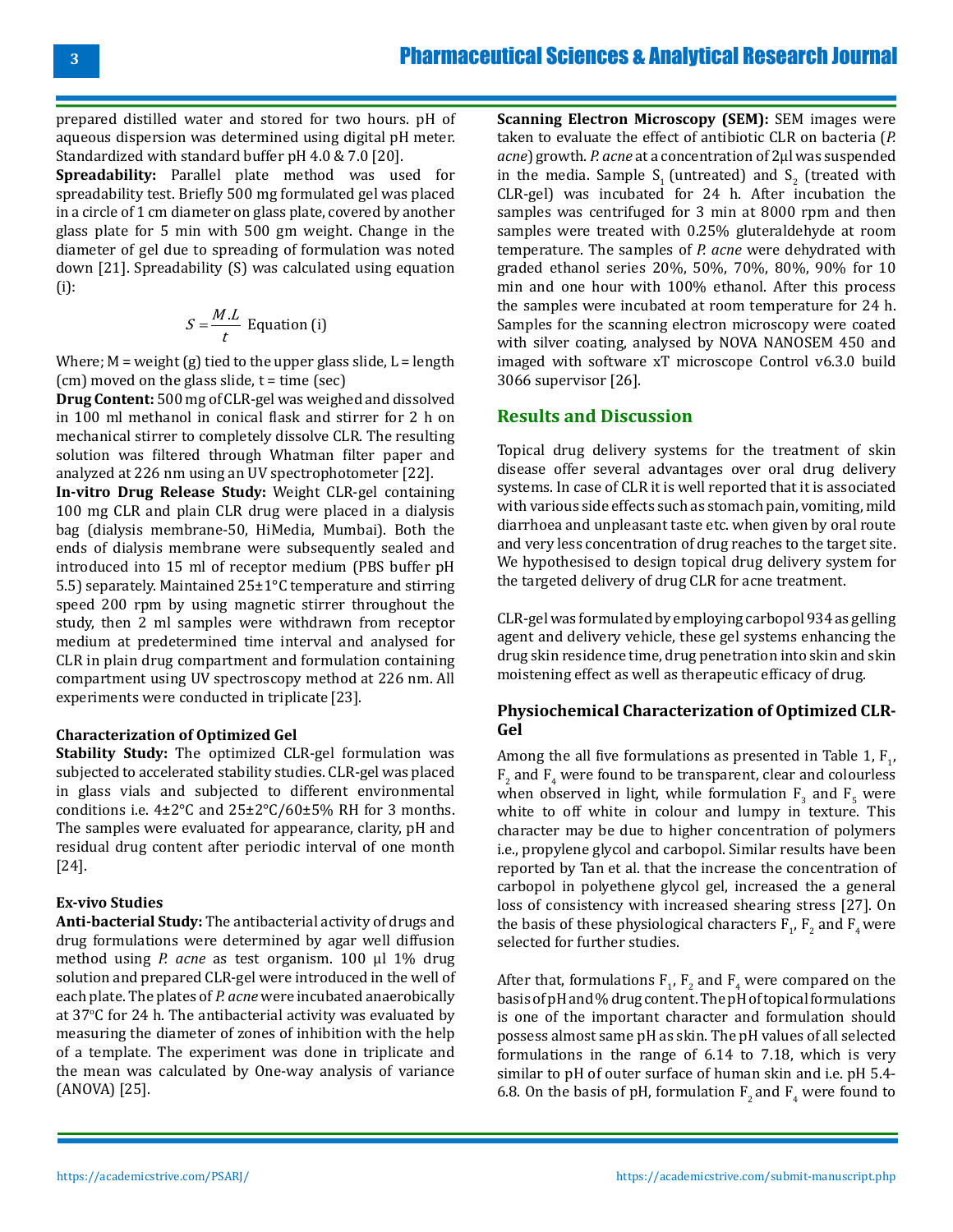be more appropriate for topical preparation which cause no or negligible skin irritations. Zheng et al. previously found that the pH (6.90.2) of gel formulations was compatible with skin and produced no irritation [28].

Viscosity is an important factor in evaluating the overall efficiency of transdermal/topical formulations. The viscosity of the formulations was found to be increased upon increasing the concentration of polymer (carbopol 934 from 1-3% and propylene glycol from 2-4%). Khan, et al. reported that increase in concentration of carbopol increased the viscosity of gel formulation [29]. It might be because polymer makes the compact network in the aqueous phase, which ultimately leads to the formation of gel. The viscosity between 3800- 3900 cps is reported to be an ideal viscosity value for topical gel formulation developed using carbopol polymers [30].

Further, spreadability also one of the Important behaviour of topical drug delivery systems like gel or cream, it provide the facts about the force required for gel comes out from the tube.

Suitable viscosity (3853.67±1.23 cps) and spreadability (4.5±0.02) gcm/sec were observed for formulation  $F<sub>4</sub>$  at 2% w/v concentration of carbopol 934 and 3 % concentration of propylene glycol with maximum drug content (97.95 $\pm$ 0.55%). 2% w/w carbopol and 3% w/w propylene glycol concentration selected as optimized concentration because above this concentration gel converted into lumps or tacky film and required much more force to come out from the tube. Results of characterization of CLR-gel are presented in Table 2. On the basis of the above parameters formulation  $F_4$  was selected for further studies.

| <b>S. No.</b> | <b>Formulation</b> | Colour      | <b>Texture</b>       | pH               | <b>Spreadability</b><br>(gcm/sec) | <b>Viscosity</b><br>(cps) | Drug content<br>(%) |
|---------------|--------------------|-------------|----------------------|------------------|-----------------------------------|---------------------------|---------------------|
|               |                    | Transparent | Clear colourless gel | $7.18 \pm 0.02$  | $5.1 \pm 0.04$                    | $3124.33 \pm 2.51$        | 95.94±0.04          |
| 2             | $F_{2}$            | Transparent | Clear colourless gel | $6.43 \pm 0.16$  | $4.7 \pm 0.31$                    | 3529.18±1.47              | $96.55 \pm 0.51$    |
| 3             |                    | White       | Lumpy gel            | $6.51 \pm 0.21$  | $3.4 \pm 0.24$                    | 4279.25±2.51              | $97.11 \pm 0.53$    |
| 4             |                    | Transparent | Clear colourless gel | $6.62 \pm 0.13$  | $4.5 \pm 0.02$                    | 3853.67±1.23              | $97.95 \pm 0.55$    |
| 5             |                    | White       | Lumpy gel            | $6.14 \pm 0.032$ | $2.8 \pm 0.06$                    | 6108.33±0.95              | $95.34 \pm 0.43$    |

**Table 2:** Characterization results of CLR-gels.

#### **Drug-Excipients Compatibility**

Drug-excipients compatibility was determined by FT-IR analysis. FT-IR analysis revealed that there was no major change obtained in the position of peaks in the CLR alone and in formulation of CLR-gel with excipients. The IR characteristic peaks of CLR were confirmed with the previously reported findings [12]. All the characteristics peaks of CLR and carbopol 934 are at their own position

in gel formulation. The IR characteristic peaks of carbopol 934 was similarly found with previously reported finding by Das et al. [31]. The IR peaks of formulation shown that there was no interaction and incompatibility between drug and polymers, suggesting that drug acted same as free drug. Results are shown in Figure 1a, 1b and data is interpreted in Table 3.

| Characteristic absorptions peaks at<br>intensity                      | <b>Functional groups of CLR</b>     | <b>Observed peaks</b>                                                 |  |
|-----------------------------------------------------------------------|-------------------------------------|-----------------------------------------------------------------------|--|
| 1052 cm <sup>-1</sup> , 1110 cm <sup>-1</sup> , 1174 cm <sup>-1</sup> | (C-O-C stretch)                     | 1052 cm <sup>-1</sup> , 1110 cm <sup>-1</sup> , 1174 cm <sup>-1</sup> |  |
| 1200-1390 cm <sup>-1</sup>                                            | (CH2)                               | $1378$ cm <sup>-1</sup>                                               |  |
| 1425-1470 cm <sup>-1</sup>                                            | $(N-CH3)$                           | $1454.66$ cm <sup>-1</sup>                                            |  |
| 1680-1690 cm <sup>-1</sup>                                            | (ketone, C=O)                       | $1691.58$ cm <sup>-1</sup>                                            |  |
| 1734-1745 cm <sup>-1</sup>                                            | (lactone, C=O)                      | $1732.2$ cm <sup>-1</sup>                                             |  |
| 2780-3000 cm <sup>-1</sup>                                            | (alkane stretching peaks)           | 2822.2, 2923.57 cm <sup>-1</sup>                                      |  |
| 3470-3570 cm <sup>-1</sup>                                            | (hydrogen bonds between O-H groups) | 3487.30 cm <sup>-1</sup>                                              |  |

**Table 3:** Characteristic absorptions and functional groups of CLR (BP Specification).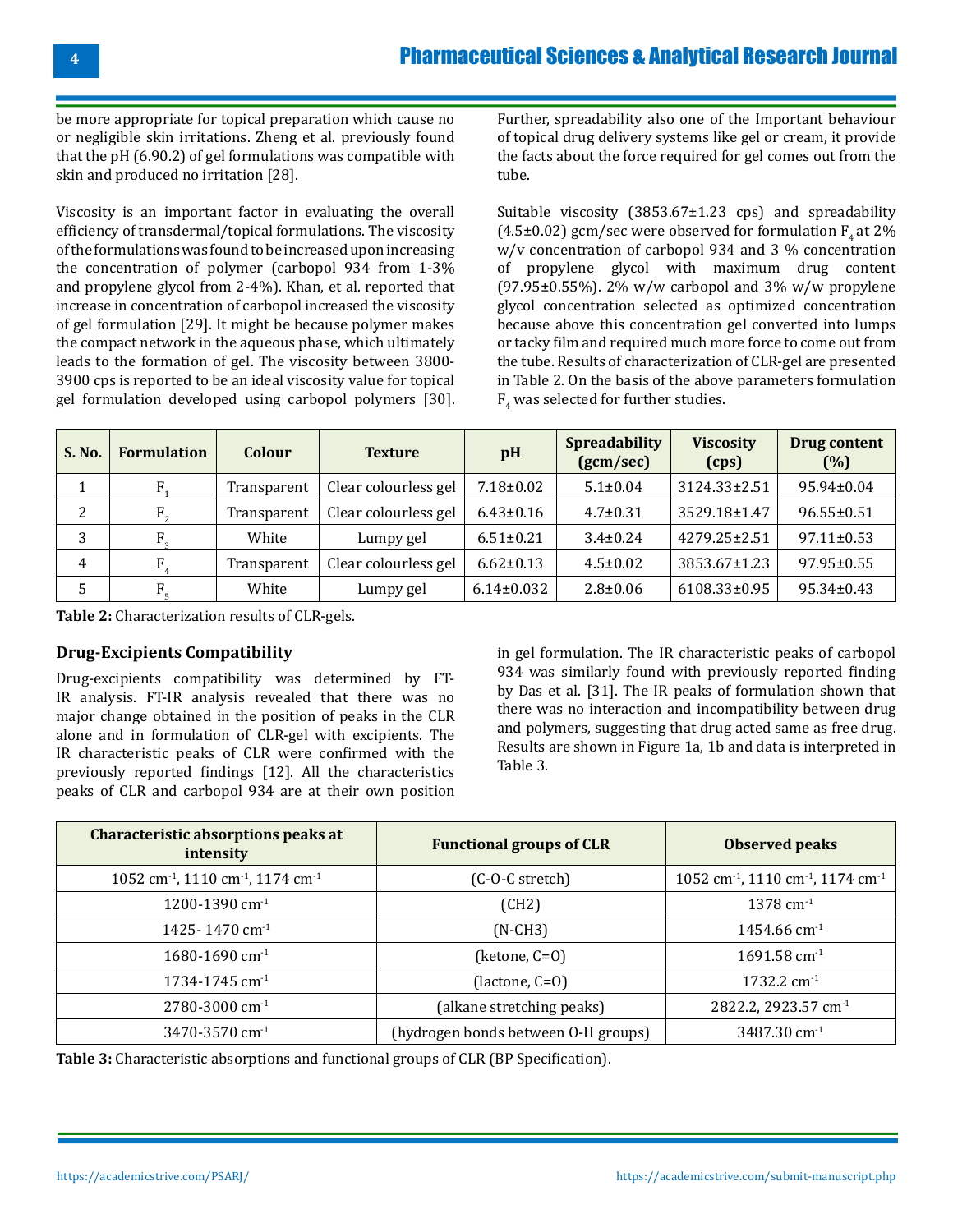# Pharmaceutical Sciences & Analytical Research Journal



**Figure 1(a) and (b):** FTIR spectra of: (a) drug (clarithromycin) and (b) clarithromycin and carbopol 934 containing gel.

# **In-vitro Drug Release**

*In-vitro* release profile of pure CLR and CLR-gel was investigated by dialysis membrane method (DMM). Result from DMM shown that 99.36±2.96 % CLR passed through dialysis membrane within 30 minutes from the solution of pure CLR drug, while 98.19±2.43 % CLR passed within 60 minutes from the CLR-gel, due to presence of polymers in gel

which formed compact network like structure. This might be a thick gel barrier, which slows drug release as the diffusional route length for the drug to traverse lengthens [32]. Figure 2 depicts the drug release profile of both pure CLR and CLRgel. This might be because optimal gel swelling creates a thick gel barrier, which slows drug release as the diffusional route length for the drug to traverse lengthens.

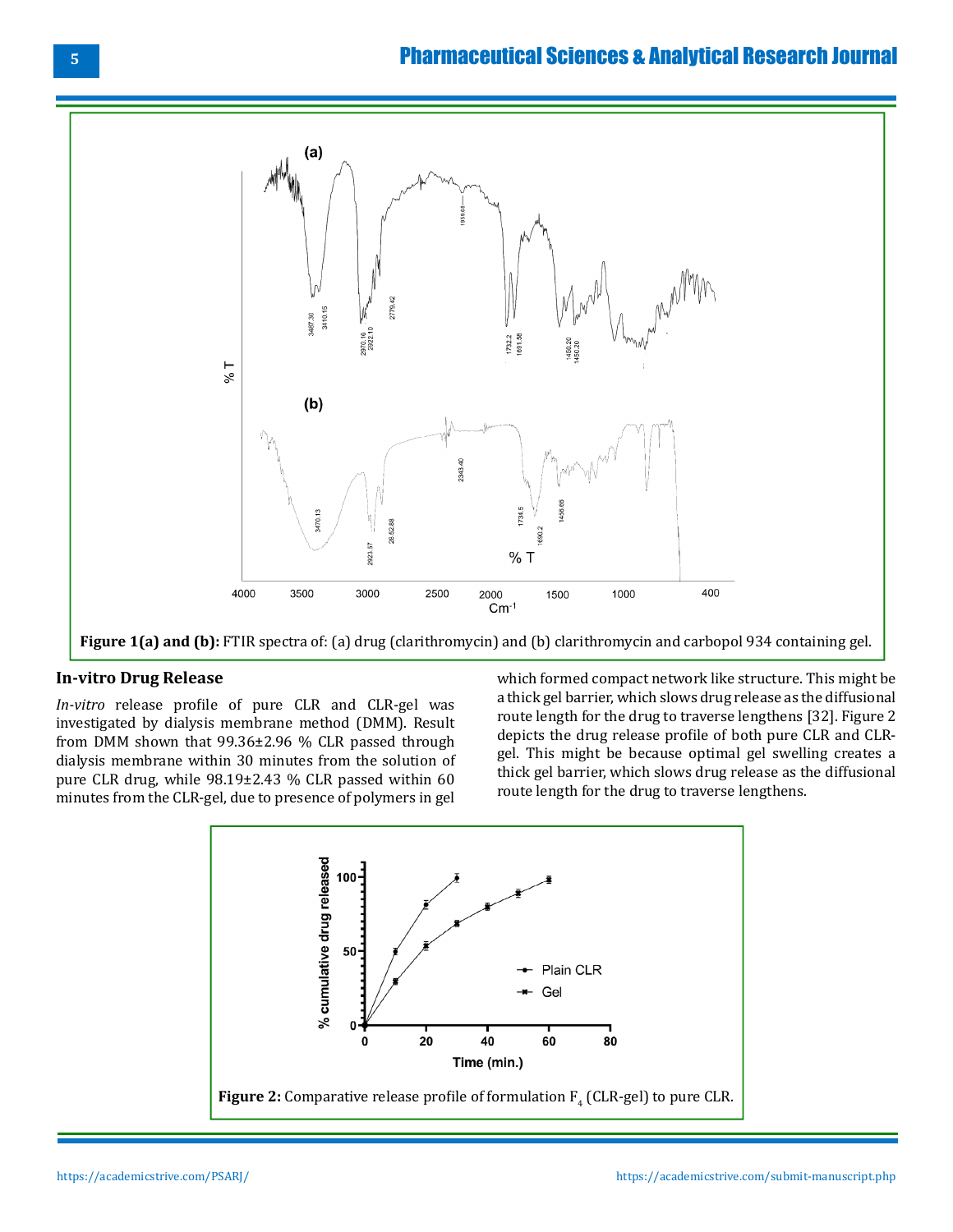#### **Stability**

5 gm of optimized CLR-gel formulations were packed in aluminium collapsible tubes for stability studies. Stability studies were performed under storage condition at 4±2°C and at room temperature ( $25\pm2\degree$ C) for duration of 2 months

to analyse the effect of different storage temperature on appearance, pH, clarity, viscosity and drug content of formulation after a period of 15, 30, 45 and 60 days. Result of stability studies are presented in Tables 4,5 and Figure 3.

|                    | <b>Storage period</b><br>(days) | <b>Visual Appearance</b> |                     | <b>Clarity</b>   |                     | pH               |                   |
|--------------------|---------------------------------|--------------------------|---------------------|------------------|---------------------|------------------|-------------------|
| S. No.             |                                 | $4\pm2\degree$ C         | $25 \pm 2^{\circ}C$ | $4\pm2\degree$ C | $25 \pm 2^{\circ}C$ | $4\pm2\degree$ C | $25\pm2\degree$ C |
|                    | Initial                         | Transparent              | Transparent         | Clear            | Clear               | $6.62 \pm 0.13$  | $6.62 \pm 0.13$   |
| $\mathcal{D}$<br>∠ | 15                              | Transparent              | Transparent         | Clear            | Clear               | $6.62 \pm 0.13$  | $6.62 \pm 0.13$   |
| Э                  | 30                              | Transparent              | Transparent         | Clear            | Clear               | $6.62 \pm 0.13$  | $6.62 \pm 0.13$   |
| 4                  | 45                              | Transparent              | Transparent         | Clear            | Clear               | $6.62 \pm 0.13$  | $6.62 \pm 0.13$   |
|                    | 60                              | Transparent              | Transparent         | Clear            | Clear               | $6.62 \pm 0.13$  | $6.62 \pm 0.13$   |

**Table 4:** Effect of storage temperature on CLR-gel (Appearance, Clarity and pH).

|                            | % Residual drug content after storage |                  |                  |                  |                  |  |
|----------------------------|---------------------------------------|------------------|------------------|------------------|------------------|--|
| <b>Storage Temperature</b> | Initial                               | 15 days          | 30 days          | 45 days          | 60 days          |  |
| $4\pm1\degree$ C           | $97.95 \pm 0.55$                      | $96.18 \pm 1.62$ | $96.24 \pm 1.58$ | 96.15±1.56       | $96.04 \pm 1.32$ |  |
| $25\pm1\degree$ C          | 97.95±0.55                            | 96.06±1.62       | $96.64 \pm 1.53$ | $96.34 \pm 1.42$ | $96.24 \pm 1.39$ |  |
| $40\pm1\degree$ C          | 97.95±0.55                            | $96.04 \pm 1.48$ | 96.68±1.48       | $96.44 \pm 1.35$ | $96.64 \pm 1.62$ |  |

**Table 5:** Effect of Temperature on % drug content.



There were no any changes observes in appearance, pH and clarity at storage temperature, The viscosity of formulation increased at 4±2°C with respect time duration and was not changed at 25±2°C (Figure 3).

The percent residual drug content was calculated to assure the optimum storage condition for the formulation. The optimized gel formulations were filled in screw capped small glass bottles and stored at 4±1°C, 25±1°C and 40±1°C

for time period of 15, 30, 45 and 60 days. Data obtained from Table 4 suggests that effect of storage temperature on residual drug content was not significant. The stability study shown that the prepared gel containing CLR has stable for a duration of 60 days at different temperature conditions. Further evaluation of the prepared gel must be conducted at various temperatures and humidity conditions in order to better establish the gel formulation's stability.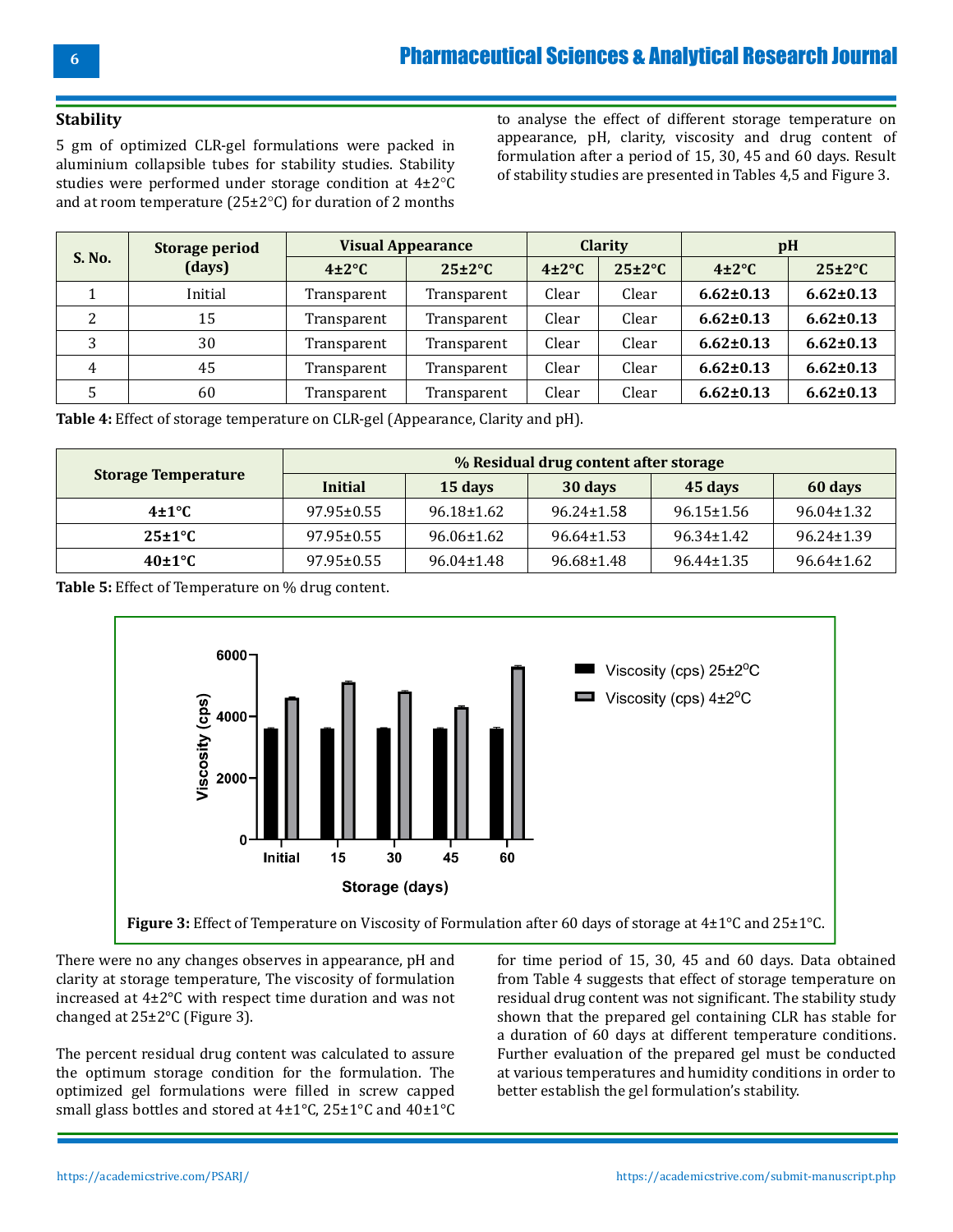#### **Ex-vivo Studies**

**Anti-microbial Activity:** Agar well diffusion method was used to study antimicrobial activity of plane CLR drug solution and CLR-gel formulation against test bacteria (*P. acne*). Different size of zone of inhibition (ZOI) was found in petri plate, zone of inhibition shows the antimicrobial strength of formulation. Where 'C' used as control well with 10 mm diameter, The Zone of inhibition for formulation  $F_{4b}$ (CLR-gel bearing 10% lactic acid as an antiscar agent) and  $F_{4c}$  (CLR-gel without lactic acid) was found to be 13.97±0.08 mm and 13.83±0.12 mm respectively, while for  $F_{4a}$  (CLR drug solution), ZOI was 23.71±0.14 mm. which suggesting that the release of drug from the  $F_{4b}$  and  $F_{4c}$  formulation was sustained and more effective when compared with the  $F_{4a}$  formulation.

The similar results have reported by Jain et al. and confirmed that ZOI of pure CLR has more than CLR-formulations, it might be due to the slow released of CLR from formulations [12].

| S. No. | <b>Formulations</b> | ZOI (mean±S.D)   |
|--------|---------------------|------------------|
|        |                     | $23.71 \pm 0.14$ |
|        | $\mathcal{A}$       | $13.97 \pm 0.08$ |
|        |                     | $13.83 \pm 0.12$ |

**Table 6:** Zone of inhibition of formulation.

**Figure 4:** Zone of inhibition of (F4a) CLR drug solution, (F4b) CLR-gel with 10% lactic acid, (F4c) CLR-gel without lactic acid, and (C) as control against the *P. acne.*

#### **Scanning Electron Microscopy (SEM)**

Data obtain from SEM images (Figure 5) revealed that antibacterial property of CLR. Sample  $S<sub>1</sub>$  was untreated bacterial colony in which bacteria were growing normally,

while sample  $S_2$  was treated with CLR-gel, in which morphological perturbation and blebs were found on *P. acnes* surface due to protein synthesis inhibition in bacteria, causing the bactericidal or bacteriostatic effect. This result has been supported by the evidence that the CLR-gel has antibacterial properties in the treatment of acne.



**Figure 5:** Morphological perturbation and blebs of P. acnes induced by CLR. Image  $S_1$  (untreated *P. acne*), Image  $S_2$ (CLR-gel treated *P. acne*)

#### **Conclusion**

Five different formulation of CLR-gel were prepared by using different concentration of carbopol-934 and Propylene Glycol in which formulation  $F_1$ ,  $F_2$  and  $F_4$  showed acceptable physical properties like pH, spreadability, colour, homogeneity and drug content while formulation  $F_3$  and  $F_5$  showed unacceptable physical properties, among the all formulations  $F_4$  was selected as better formulation on the basis of drug content, percentage drug release and stability at different storage conditions. Therefore, it was concluded that CLR-gel formulation  $F_{4}$  could be very promising topical drug delivery system for the treatment of acne and other skin infections.

#### **Acknowledgement**

 The authors would like to acknowledge the Aurobindo Pharma Ltd, Hyderabad for providing CLR as a gift sample. This article is dedicated to the loving memory of our research scholar Mr. Vishal Gour, who left us during second wave of Covid-19 pandemic.

# **Conflict of Interest**

All authors (V. Gour, A. Kumari, S. Gound, R. Mondal, D. Jain, R. Roy, V. Soni) declare that they have no conflict of interest.

# **References**

- 1. [Zouboulis CC \(2004\) Acne and sebaceous gland function.](https://www.sciencedirect.com/science/article/abs/pii/S0738081X04000379) [Clinics in dermatology 22\(5\): 360-366.](https://www.sciencedirect.com/science/article/abs/pii/S0738081X04000379)
- 2. [Kanwar IL, Haider T, Kumari A, Dubey S, Jain P, et al.](https://pubmed.ncbi.nlm.nih.gov/30674767/)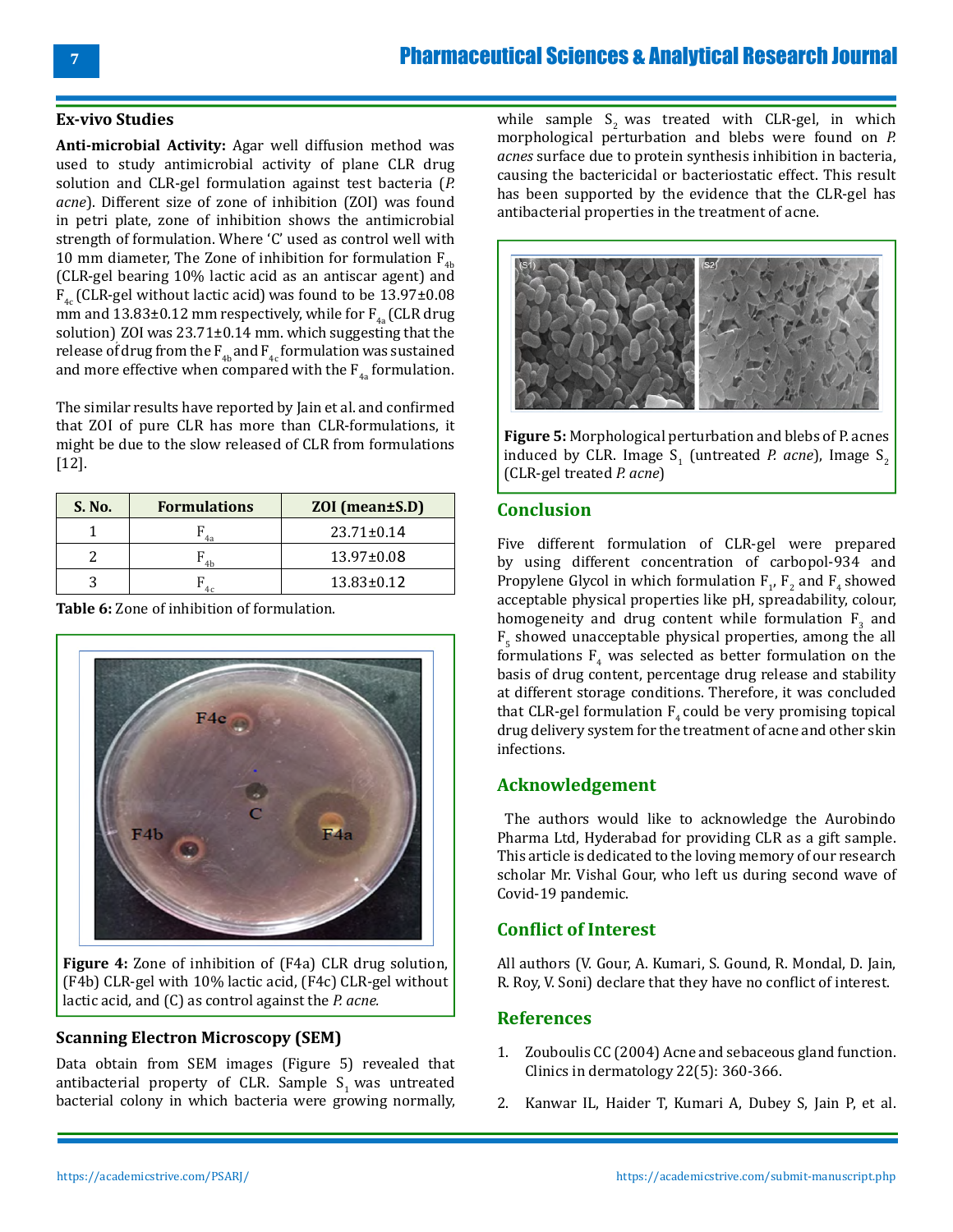[\(2018\) Models for acne: A comprehensive study. Drug](https://pubmed.ncbi.nlm.nih.gov/30674767/) [Discov Ther 12\(6\): 329-340.](https://pubmed.ncbi.nlm.nih.gov/30674767/)

- 3. [Thiboutot D, Gollnick H, Bettoli V, Dréno B, Kang S, et al.](https://pubmed.ncbi.nlm.nih.gov/19376456/) [\(2009\) New insights into the management of acne: an](https://pubmed.ncbi.nlm.nih.gov/19376456/) [update from the Global Alliance to Improve Outcomes](https://pubmed.ncbi.nlm.nih.gov/19376456/) [in Acne group. Journal of the American Academy of](https://pubmed.ncbi.nlm.nih.gov/19376456/) [Dermatology 60\(5\): S1-S50.](https://pubmed.ncbi.nlm.nih.gov/19376456/)
- 4. [Hazarika N \(2020\) Acne vulgaris: new evidence in](https://pubmed.ncbi.nlm.nih.gov/31393195/) [pathogenesis and future modalities of treatment. J](https://pubmed.ncbi.nlm.nih.gov/31393195/) [Dermatolog Treat 32\(3\): 277-285.](https://pubmed.ncbi.nlm.nih.gov/31393195/)
- 5. [Kaneko N, Kurata M, Yamamoto T, Morikawa S, Masumoto](https://pubmed.ncbi.nlm.nih.gov/31182982/) [J \(2019\) The role of interleukin-1 in general pathology.](https://pubmed.ncbi.nlm.nih.gov/31182982/) [Inflammation and Regeneration 39\(1\): 12.](https://pubmed.ncbi.nlm.nih.gov/31182982/)
- 6. [Karadag AS, Kayiran MA, Wu CY, Chen W, Parish LC \(2021\)](https://pubmed.ncbi.nlm.nih.gov/32474948/) [Antibiotic resistance in acne: changes, consequences and](https://pubmed.ncbi.nlm.nih.gov/32474948/) [concerns. J Eur Acad Dermatol Venereol 35\(1\): 73-78.](https://pubmed.ncbi.nlm.nih.gov/32474948/)
- 7. [Aubin GG, Portillo ME, Trampuz A, Corvec S \(2014\)](https://pubmed.ncbi.nlm.nih.gov/24656842/) [Propionibacterium acnes, an emerging pathogen: from](https://pubmed.ncbi.nlm.nih.gov/24656842/) [acne to implant-infections, from phylotype to resistance.](https://pubmed.ncbi.nlm.nih.gov/24656842/) [Med Mal Infect 44\(6\): 241-250.](https://pubmed.ncbi.nlm.nih.gov/24656842/)
- 8. [Bellini C \(2012\) Cited or read?. Lancet 379\(9813\): 314.](https://www.thelancet.com/journals/lancet/article/PIIS0140-6736(12)60144-5/fulltext)
- 9. [Kameswararao K, Sujani C, Koteswararao N, Rajarao](https://rjppd.org/AbstractView.aspx?PID=2019-11-3-7) [A, Satyanarayanamma PNS \(2019\) A Brief Review on](https://rjppd.org/AbstractView.aspx?PID=2019-11-3-7) [Acne Vulgaris. Research Journal of Pharmacology and](https://rjppd.org/AbstractView.aspx?PID=2019-11-3-7) [Pharmacodynamics 11\(3\): 109-119.](https://rjppd.org/AbstractView.aspx?PID=2019-11-3-7)
- 10. [Singh N, Singh A, Pandey K, Nimisha \(2020\) Current](https://pubmed.ncbi.nlm.nih.gov/32729430/) [insights for the management of acne in the modern era.](https://pubmed.ncbi.nlm.nih.gov/32729430/) [Recent Pat Antiinfect Drug Discov 15\(1\): 3-29.](https://pubmed.ncbi.nlm.nih.gov/32729430/)
- 11. [Tan AU, Schlosser BJ, Paller AS \(2018\) A review of](https://www.ncbi.nlm.nih.gov/pmc/articles/PMC5986265/) [diagnosis and treatment of acne in adult female patients.](https://www.ncbi.nlm.nih.gov/pmc/articles/PMC5986265/) [International journal of women's dermatology 4\(2\): 56-](https://www.ncbi.nlm.nih.gov/pmc/articles/PMC5986265/) [71.](https://www.ncbi.nlm.nih.gov/pmc/articles/PMC5986265/)
- 12. [Jain SK, Haider T, Kumar A, Jain A \(2016\) Lectin-](https://pubmed.ncbi.nlm.nih.gov/26566630/)[Conjugated Clarithromycin and Acetohydroxamic Acid-](https://pubmed.ncbi.nlm.nih.gov/26566630/)[Loaded PLGA Nanoparticles: a Novel Approach for](https://pubmed.ncbi.nlm.nih.gov/26566630/) [Effective Treatment of H. pylori. AAPS PharmSciTech](https://pubmed.ncbi.nlm.nih.gov/26566630/) [17\(5\): 1131-1140.](https://pubmed.ncbi.nlm.nih.gov/26566630/)
- 13. [Zuckerman JM, Qamar F, Bono BR \(2011\) Review of](https://pubmed.ncbi.nlm.nih.gov/21679791/) [macrolides \(azithromycin, clarithromycin\), ketolids](https://pubmed.ncbi.nlm.nih.gov/21679791/) [\(telithromycin\) and glycylcyclines \(tigecycline\). Med](https://pubmed.ncbi.nlm.nih.gov/21679791/) [Clin North Am 95\(4\): 761-791.](https://pubmed.ncbi.nlm.nih.gov/21679791/)
- 14. [Van ES, Yu R \(1989\) Alpha hydroxy acids: procedures for](https://pubmed.ncbi.nlm.nih.gov/2523288/) [use in clinical practice. Cutis 43\(3\): 222-228.](https://pubmed.ncbi.nlm.nih.gov/2523288/)
- 15. [Nautiyal A, Wairkar S \(2021\) Management of](https://pubmed.ncbi.nlm.nih.gov/33998768/)

[hyperpigmentation: Current treatments and emerging](https://pubmed.ncbi.nlm.nih.gov/33998768/)  [therapies. Pigment Cell Melanoma Res 34\(6\): 1000-](https://pubmed.ncbi.nlm.nih.gov/33998768/) [1014.](https://pubmed.ncbi.nlm.nih.gov/33998768/)

- 16. [Sharquie KE, Abdulla MS \(2005\) Treatment of vitiligo](https://pubmed.ncbi.nlm.nih.gov/16380801/)  [with topical 15% lactic acid solution in combination](https://pubmed.ncbi.nlm.nih.gov/16380801/)  [with ultra violet-A. Saudi Med J 26\(12\): 2011.](https://pubmed.ncbi.nlm.nih.gov/16380801/)
- 17. [Rendl M, Mayer C, Weninger W, Tschachler E \(2001\)](https://pubmed.ncbi.nlm.nih.gov/11453900/) [Topically applied lactic acid increases spontaneous](https://pubmed.ncbi.nlm.nih.gov/11453900/)  [secretion of vascular endothelial growth factor by](https://pubmed.ncbi.nlm.nih.gov/11453900/)  [human reconstructed epidermis. The British journal of](https://pubmed.ncbi.nlm.nih.gov/11453900/) [dermatology 145\(1\): 3-9.](https://pubmed.ncbi.nlm.nih.gov/11453900/)
- 18. [Brozovic S, Vucicevic-Boras V, Mravak-Stipetic M, Jukic](https://onlinelibrary.wiley.com/doi/abs/10.1034/j.1600-0714.2002.310208.x) [S, Kleinheinz J, et al. \(2002\) Salivary levels of vascular](https://onlinelibrary.wiley.com/doi/abs/10.1034/j.1600-0714.2002.310208.x)  [endothelial growth factor \(VEGF\) in recurrent aphthous](https://onlinelibrary.wiley.com/doi/abs/10.1034/j.1600-0714.2002.310208.x)  [ulceration. Journal of oral pathology & medicine 31\(2\):](https://onlinelibrary.wiley.com/doi/abs/10.1034/j.1600-0714.2002.310208.x) [106-108.](https://onlinelibrary.wiley.com/doi/abs/10.1034/j.1600-0714.2002.310208.x)
- 19. [Kelidari HR, Saeedi M, Hajheydari Z, Akbari J, Morteza-](https://pubmed.ncbi.nlm.nih.gov/27248464/)[Semnani K, et al. \(2016\) Spironolactone loaded](https://pubmed.ncbi.nlm.nih.gov/27248464/) [nanostructured lipid carrier gel for effective treatment of](https://pubmed.ncbi.nlm.nih.gov/27248464/) [mild and moderate acne vulgaris: A randomized, double](https://pubmed.ncbi.nlm.nih.gov/27248464/)[blind, prospective trial. Colloids Surf B Biointerfaces](https://pubmed.ncbi.nlm.nih.gov/27248464/) [146: 47-53.](https://pubmed.ncbi.nlm.nih.gov/27248464/)
- 20. [Shivhare U, Jain K, Mathur V, Bhusari KP, Roy AA \(2009\)](https://www.chalcogen.ro/285_Shivhare.pdf) [Formulation Development and Evaluation of Diclofenac](https://www.chalcogen.ro/285_Shivhare.pdf)  [Sodium Gel using Water Soluble Polyacrylamide Polymer.](https://www.chalcogen.ro/285_Shivhare.pdf)  [Digest Journal of Nanomaterials & Biostructures \(DJNB\)](https://www.chalcogen.ro/285_Shivhare.pdf) [4\(2\): 285-290.](https://www.chalcogen.ro/285_Shivhare.pdf)
- 21. [Bachhav YG, Patravale VB \(2010\) Formulation of](https://pubmed.ncbi.nlm.nih.gov/21134852/)  [meloxicam gel for topical application: In vitro and in vivo](https://pubmed.ncbi.nlm.nih.gov/21134852/) [evaluation. Acta pharmaceutica 60\(2\): 153-163.](https://pubmed.ncbi.nlm.nih.gov/21134852/)
- 22. [Shingade G \(2012\) Development of nabumetone topical](https://wjpr.s3.ap-south-1.amazonaws.com/article_issue/134124978612%20WJPR%20181.pdf) [gels: effect of formulation variables on the release of](https://wjpr.s3.ap-south-1.amazonaws.com/article_issue/134124978612%20WJPR%20181.pdf) [nabumetone. World J Pharm Research 1\(3\): 776-785.](https://wjpr.s3.ap-south-1.amazonaws.com/article_issue/134124978612%20WJPR%20181.pdf)
- 23. [Setty C, Babubhai S, Pathan I \(2010\) Development of](https://www.semanticscholar.org/paper/DEVELOPMENT-OF-VALDECOXIB-TOPICAL-GELS%3A-EFFECT-OF-Setty-Babubhai/13d1c67aa2a6db73177a7e8ddac2d0d7a817de5c) [valdecoxib topical gels: effect of formulation variables](https://www.semanticscholar.org/paper/DEVELOPMENT-OF-VALDECOXIB-TOPICAL-GELS%3A-EFFECT-OF-Setty-Babubhai/13d1c67aa2a6db73177a7e8ddac2d0d7a817de5c)  [on the release of valdecoxib. Int J Pharm Pharma Sci](https://www.semanticscholar.org/paper/DEVELOPMENT-OF-VALDECOXIB-TOPICAL-GELS%3A-EFFECT-OF-Setty-Babubhai/13d1c67aa2a6db73177a7e8ddac2d0d7a817de5c)  [2\(1\): 70-73.](https://www.semanticscholar.org/paper/DEVELOPMENT-OF-VALDECOXIB-TOPICAL-GELS%3A-EFFECT-OF-Setty-Babubhai/13d1c67aa2a6db73177a7e8ddac2d0d7a817de5c)
- 24. [Raut S, Uplanchiwar V, Gahane A, Santosh B, Shrishail](http://nopr.niscair.res.in/handle/123456789/13758) [P, et al. \(2012\) Development, characterization and](http://nopr.niscair.res.in/handle/123456789/13758)  investigation of anti-inflammatory potential [valdecoxib topical gels.](http://nopr.niscair.res.in/handle/123456789/13758) NISCAIR-CSIR.
- 25. [Tanwar Y, Jain AK \(2012\) Formulation and evaluation](https://www.informaticsjournals.com/index.php/ajprhc/article/view/550)  [of topical diclofenac sodium gel using different gelling](https://www.informaticsjournals.com/index.php/ajprhc/article/view/550)  [agent. Asian Journal of Pharmaceutical Research and](https://www.informaticsjournals.com/index.php/ajprhc/article/view/550)  [Health Care 4\(1\).](https://www.informaticsjournals.com/index.php/ajprhc/article/view/550)
- 26. [Han SM, Lee KG, Pak SC \(2013\) Effects of cosmetics](https://pubmed.ncbi.nlm.nih.gov/24063779/)